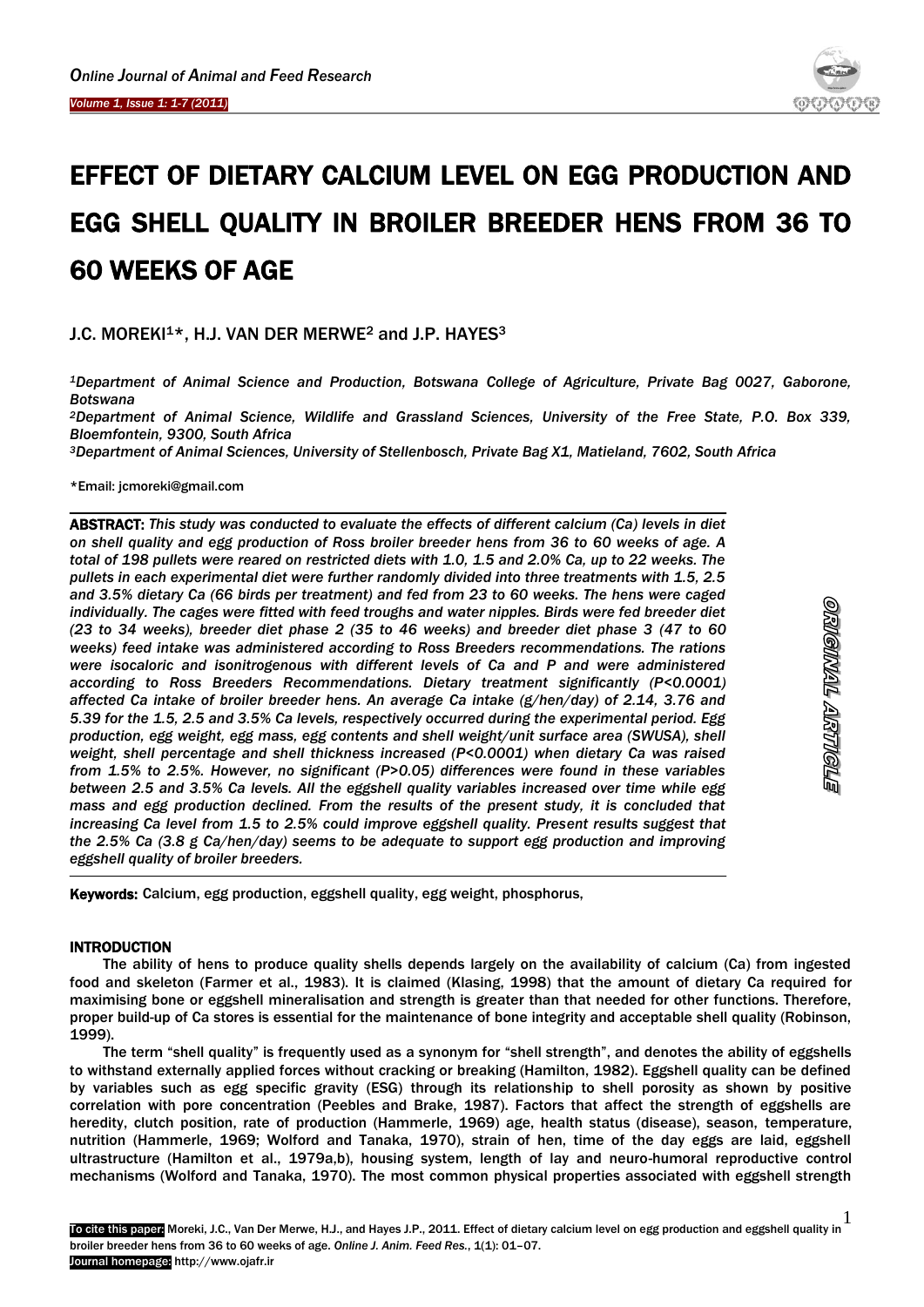are shell thickness and shell egg specific gravities. Richards and Staley (1967) suggested that shell thickness, shell weight, shell percentage and shell weight per unit surface area (SWUSA), may be classified as shell quality measurements, as these variables are significantly (P<0.01) correlated with each other.

As the hen gets older, minimisation of handling loss by maintenance of eggshell quality becomes more important than egg weight. Shell quality is governed by the quantity of the SWUSA of the egg. Shell deposition increases for several months and then plateaus, as the hen gets older. Since egg weight increases throughout the laying period, once shell deposition plateaus, shell quality declines. In this regard, dietary Ca content is important as shell deposition and quality are directly related to the level of Ca in the diet (Ousterhout, 1980).

Because feed intake is restricted in broiler breeder hens, with most feed being consumed during the early morning hours, these and especially older breeder hens may be more susceptible to periods of Ca deficiency during shell formation than hens that are fed *ad libitum* (Farmer et al., 1983). The present study was undertaken to gain additional information on the effects of three dietary Ca levels on shell quality and egg production of broiler breeder hens from 36 to 60 weeks of age.

## MATERIALS AND METHODS

### Birds and husbandry

 A total of 198 Ross broiler breeder pullets were reared on restricted diets with 1.0, 1.5 and 2.0% Ca treatment up to 22 weeks of age. The pullets in each experimental diet were further randomly divided into three treatments with 1.5, 2.5 and 3.5% dietary Ca (66 birds per treatment) and fed from 23 to 60 weeks. The hens were placed in individual cages within a common room. The cages were fitted with feed troughs, water nipples and perches. The hens were photostimulated at 22 weeks of age and received 16 hours of light starting from week 26 of age. This photo schedule was continued to 60 weeks of age.

 Birds were fed pre-breeder diet from 19 to 22 weeks of age, breeder diet phase 1 (23 to 34 weeks), breeder diet phase 2 (35 to 46 weeks) and breeder diet phase 3 (47 to 60 weeks). The feed intake was administered in accordance with Ross Breeders recommendations. Individual body weight measurements were taken on three weekly intervals for the duration of the experiment.

## Experimental parameters measured

 *Egg parameters*: Egg numbers were recorded daily and summarised on a weekly basis throughout the experimental period. Abnormal eggs having multiple yolks, shell-less and those with defective shells were recorded. Shell-less eggs were, however, not included in the weight data. Cumulative egg production was calculated on a per bird basis throughout the experimental period. Percent lay on daily basis was calculated using a formula given by North and Bell (1990).

Individual egg weights were recorded for all the eggs produced by each hen on daily basis throughout the test period. After the mean egg weight had been determined in grams each, daily egg mass was computed by multiplying percent hen day production by mean egg weight (North and Bell, 1990).

*Eggshell quality*: Eggshell thickness was determined according to the procedures of Ehtesham and Chowdhury (2002) and Kul and Seker (2004). The eggshells from individual eggs were then placed in crucibles and dried overnight in the oven at 60  $\circ$  C and cooled in the desiccators for approximately 30 minutes, and weight was recorded. The weight of egg contents was calculated by subtracting shell weight from egg weight. Shell percentage was calculated by dividing dry shell weight by egg weight and multiplying by 100 (Chowdhury and Smith, 2001). The surface area (cm<sup>2</sup>) of each egg was calculated using the formula of Carter (1975), 3.9782W<sup>7056</sup>, where W is the egg weight in grams. Shell weight was divided by egg surface area to give the SWUSA expressed as mg/cm<sup>2</sup> (Wells, 1967).

## Statistical analyses

Calcium level during the rearing period (one day old to 18 weeks) had no significant effect on bone measurements. Therefore, the effects of dietary Ca level and age on the egg characteristics data during laying period (36 to 60 weeks) were analysed as a  $3 \times 9$  factorial block design in which data from individual birds (22 birds per treatment) served as replicates. Data were subjected to ANOVA using the General Linear Models procedure (SAS Institute, 1996) to assess the effect of dietary Ca level and age on response variables relating to egg production, egg mass, egg weight, shell thickness, shell weight and shell percentage. The differences between treatment means were separated using Tukey's studentised range (Honestly Significant Difference, HSD) test.

## RESULTS AND DISCUSSION

## Calcium intake

 As illustrated in Table 1, dietary Ca levels had a significant (P<0.0001) effect on Ca intake of the hens throughout the laying period. An average Ca intake (g/hen/day) of 2.14, 3.76 and 5.39 for the 1.5, 2.5 and 3.5% Ca levels, respectively occurred during the experimental period (36 to 60 weeks). Ca intake in the hens increased (P<0.05) as dietary Ca was concentration raised from 1.5 to 3.5%. These results are consistent with those of Clunies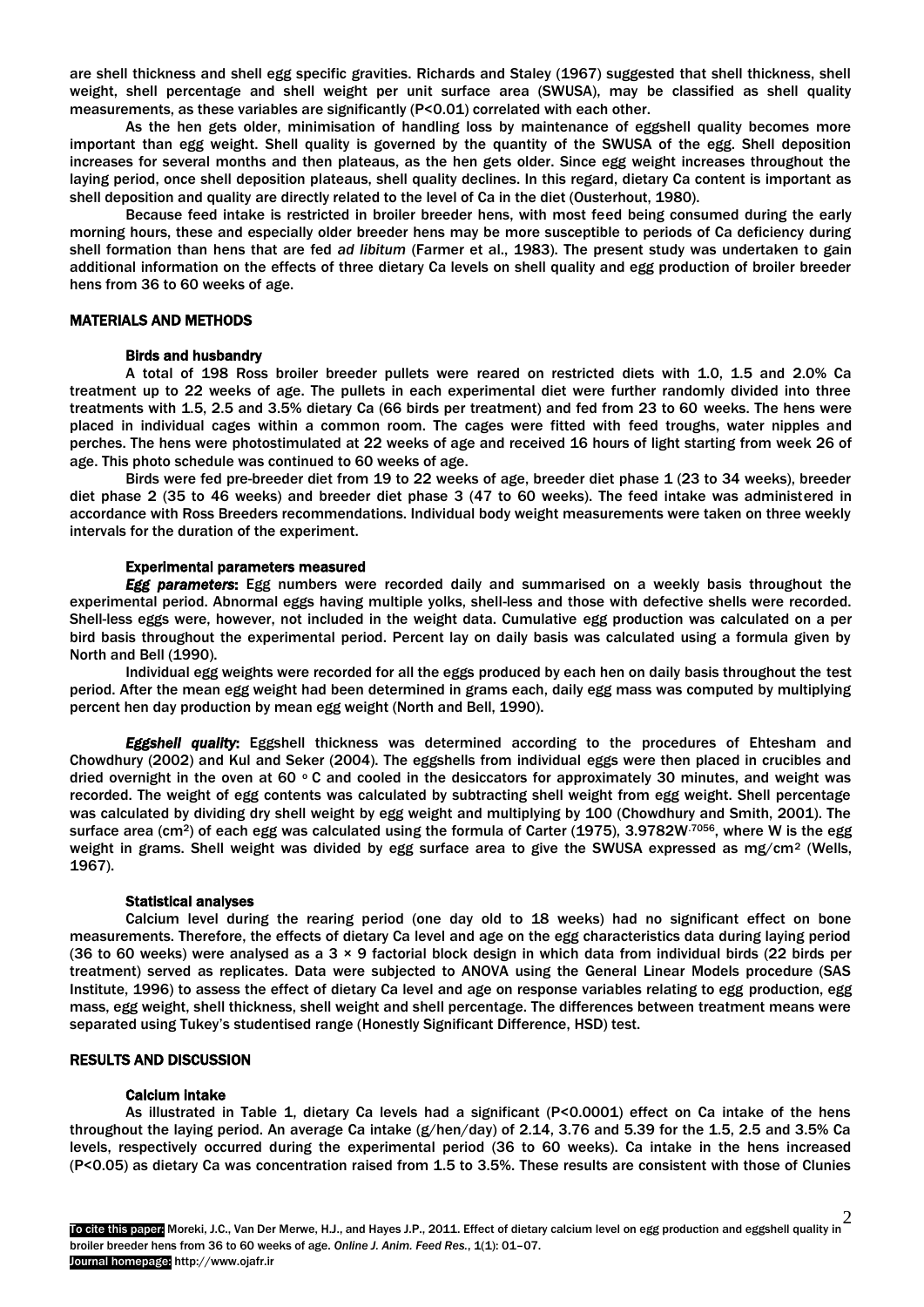(1992a) and Keshavarz and Nakajima (1993) who fed laying hens Ca levels ranging from 2.5 to 5.5% and found that Ca intake increased with increasing dietary level of Ca. A significant (P<0.0001) Ca level × age interaction occurred.

 Low Ca intake values of hens were noted at 39 weeks compared to other age periods (Table 1). High ambient temperature above the comfort zone could be a contributory factor to the lower Ca intake values during this period. The average maximum temperatures at 36, 39 and 42 weeks were 32.6, 35.6 and 30.9  $\degree$  C, respectively. The Ca intake of hens did not appear to decline with age until 54 weeks where after Ca intake started to decline.

| Table 1 - Effect of dietary calcium levels and age on calcium<br>intake of broiler breeder hens |                          |                         |                   |  |  |  |  |  |  |
|-------------------------------------------------------------------------------------------------|--------------------------|-------------------------|-------------------|--|--|--|--|--|--|
|                                                                                                 | Dietary level of calcium |                         |                   |  |  |  |  |  |  |
| Age (weeks)                                                                                     | 1.5%                     | 2.5%                    | 3.5%              |  |  |  |  |  |  |
| 36                                                                                              | $2.27 \pm 0.06^a$        | $3.90 \pm 0.06^{\circ}$ | $5.50 \pm 0.06^c$ |  |  |  |  |  |  |
| 39                                                                                              | $1.91 \pm 0.06^a$        | $3.42 \pm 0.06^b$       | $4.77 \pm 0.06^c$ |  |  |  |  |  |  |
| 42                                                                                              | $2.18 \pm 0.06^a$        | $3.81 \pm 0.06^b$       | $5.82 \pm 0.06^c$ |  |  |  |  |  |  |
| 45                                                                                              | $2.28 \pm 0.06^a$        | $3.99 \pm 0.06^{\circ}$ | $5.78 \pm 0.06^c$ |  |  |  |  |  |  |
| 48                                                                                              | $2.12 \pm 0.06^a$        | $3.59 \pm 0.06^b$       | $5.21 \pm 0.06^c$ |  |  |  |  |  |  |
| 51                                                                                              | $2.19 \pm 0.06^a$        | $3.92 \pm 0.06^b$       | $5.62 \pm 0.06^c$ |  |  |  |  |  |  |
| 54                                                                                              | $2.18 \pm 0.06^a$        | $4.02 \pm 0.06^b$       | $5.88 \pm 0.06^c$ |  |  |  |  |  |  |
| 57                                                                                              | $2.09 \pm 0.06^a$        | $3.65 \pm 0.06^b$       | $5.18 \pm 0.06^c$ |  |  |  |  |  |  |
| 60                                                                                              | $2.03 \pm 0.06^a$        | $3.51 \pm 0.06^{\circ}$ | $5.18 \pm 0.06^c$ |  |  |  |  |  |  |
| CV <sub>6</sub>                                                                                 | 10.9                     |                         |                   |  |  |  |  |  |  |
| Significance level (P)                                                                          |                          |                         |                   |  |  |  |  |  |  |
| <b>Treatment</b>                                                                                | 0.0001                   |                         |                   |  |  |  |  |  |  |
| Age                                                                                             | 0.0001                   |                         |                   |  |  |  |  |  |  |
| <b>Interaction</b>                                                                              | 0.0001                   |                         |                   |  |  |  |  |  |  |
| a,b,cMeans within a rows with no common superscripts differ significantly (P<.05).              |                          |                         |                   |  |  |  |  |  |  |

## Egg production

 Dietary Ca level had a significant (P<0.001) effect on egg production. From the results of current study, it is evident that hen day egg production from week 36 for birds fed 1.5% Ca diets was in general significantly (P<0.05) lower than those fed the 2.5 and 3.5% Ca diets. These results are consistent with reports of Ahmad et al. (2003) and Clunies et al. (1992b) in commercial laying hens. Accordingly, Atteh and Leeson (1983) and Manley et al. (1980) reported no effect of feeding Ca levels ranging from 2.5 to 4.2% on egg production in commercial laying hens and turkey breeder hens. The mean hen day percent production values during the entire laying period for the 1.5, 2.5 and 3.5% dietary Ca levels were 62.84  $\pm$  0.49, 66  $\pm$  0.47 and 67.46  $\pm$  0.46, respectively. The hens received 3.5% dietary Ca laid at a rate 1.7% higher than those that received 2.5% Ca diets. The average number of eggs produced by each hen from 25 to 60 weeks of age (245 days) for the 1.5, 2.5 and 3.5 Ca levels was 150.21 ± 3.24, 161 ± 3.14 and 165  $\pm$  3.11, respectively. The yearly egg production from birds fed 2.5 and 3.5% Ca diets was in agreement with Ciacciariello and Gous (2002) who reported that a broiler breeder hen produces about 165 eggs in the 60 weeks of production life.

 Rose (1997) reported the decline in egg production immediately after peak production to lengthening of egg formation time. A slow and continuous reduction in the rate of egg yolk deposition as the bird age also contributes to a decline in egg production.

The effect of Ca level and age on egg mass is shown in Figure 1. In accordance with egg production egg mass was significantly (P<0.05) lower for birds fed 1.5% Ca diets compared to 2.5 and 3.5% Ca diets (Figure 1). No statistical (P>0.05) differences were observed between the 2.5 and 3.5% dietary Ca levels. As shown in Figure 1, egg mass in accordance with egg production significantly (P<0.0001) declined with age. This is in agreement with Rose (1997) who stated that egg mass output rises to a peak shortly after a flock has reached peak egg production and thereafter decline steadily until egg production ceases.

## **Mortality**

 Ali et al. (2003) reported that mortality plays a major role in determining performance of the broiler breeder enterprise, as it is a function of the dead and culled birds over the growth and production period. Higher mortality has been associated to adversely affect laying performance of broiler breeders. In the present study, mortality included birds that died or culled from a flock during the second laying cycle (i.e., 36 to 60 weeks). Nine hens (3 from each treatment) died during this phase, indicating that Ca level had no effect on mortality. Atkinson (1967), Pepper et al. (1968) and Scott et al. (1999, 2000) observed similar results when they fed turkey hens and Shaver Starcross hens diets supplemented with different levels of Ca (arranged from 1.24 to 6.0%).

## Eggshell quality

The mean values for egg weight  $(g)$ , shell weight  $(g)$ , egg contents  $(g)$ , egg surface area (cm<sup>2</sup>), shell percentage shell, SWUSA (mg/cm2) and eggshell thickness (sharp end, equator and broad end) (mm) are presented in Table 2. As illustrated in Table 2, the feeding of 2.5 and 3.5% Ca diet resulted in greater egg weight, shell weight, egg contents, egg surface area, shell percentage and shell thickness than the lower level (1.5% Ca). No significant (P>0.05) differences in these variables were found between the 2.5 and 3.5% Ca diet levels.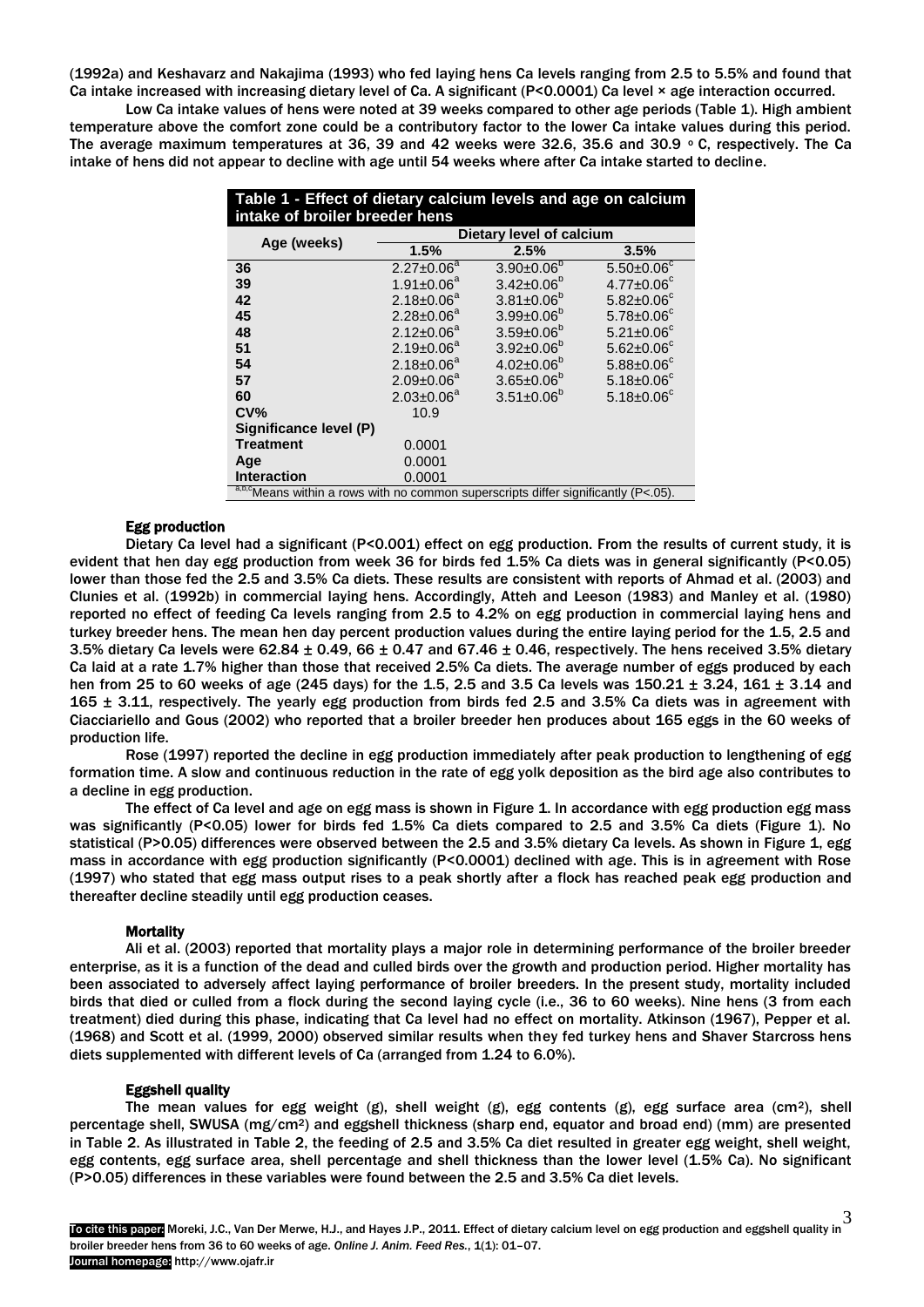

 Egg weight tended to increase by about 1.0% as Ca level increased from the 2.5 to 3.5%. The results of the present study agree with the findings of Summers et al. (1976) who reported linear increase in egg weight with higher level of Ca (2.96 *vs*. 1.50%). These results are also in accordance with Ahmad *et al*. (2003), Atteh and Leeson (1983), and Zapata and Gernat (1995) who reported that increasing dietary Ca level from 2.5 to 5.0, 3.0 to 4.2 and 3.0 to 3.5%, respectively had no effect on egg weight. These results are, however, in partial agreement with previous reports of Reddy et al*.* (1968), Roland et al. (1996) and Scott et al. (2000) who reported either non-significant differences in egg weight or significant (P>0.05) decreases in egg weight due to feeding increased levels of Ca. These results are, however, in contrast with the results of the first phase of the laying cycle (25 to 35 weeks), where no significant (P<0.05) differences in egg weight was observed due to increases in dietary Ca level. According to these results, the effect of different dietary Ca levels on egg weight appears during the later stages of the laying period.

 As already mentioned, egg contents significantly (P<0.0001) increased as dietary Ca concentration increased from 1.5 to 2.5%. Thereafter, further increases resulted in non-significant (P>0.05) increase in egg contents (Table 2). An increase in egg contents could be attributable to increases in egg and shell weights since egg contents are a function of these two parameters.

 As already mentioned, egg contents significantly (P<0.0001) increased as dietary Ca concentration increased from 1.5 to 2.5%. Thereafter, further increases resulted in non-significant (P>0.05) increase in egg contents (Table 2). An increase in egg contents could be attributable to increases in egg and shell weights since egg contents are a function of these two parameters.

As indicated in Table 2 egg surface area was significantly (P<0.05) influenced by dietary Ca level up to 2.5%. Thereafter, there were no further statistically significant (P>0.05) increases in egg surface area. Egg surface area significantly (P<0.0001) increased over time (Table 2). The increase in egg surface area could be attributable to increases in egg weight due to age. These two variables are highly positively correlated  $(r = 1.00)$ .

It was observed that shell percentage tended (P>0.05) to plateau as dietary Ca level increased from 2.5 to 3.5% and this occurred between 36 and 39 weeks of age. Thereafter, shell percentage was not significantly (P>0.05) different among Ca levels (Table 2). These results are in disagreement with those of Reddy et al. (1968) who reported that feeding commercial layers diets containing 3.85 and 3.05% Ca resulted in significantly (P<0.05) greater shell percentage than lower levels (i.e., 2.25% and 2.65% Ca). From 25 to 35 weeks, shell percentage increased significantly (P<0.05) with increased Ca level. The study of Kul and Seker (2004) in quails demonstrated that shell percentage decreased with increased egg weight. Similar observations were made in the current study.

From Table 2 it is evident that the SWUSA was significantly (P>0.05) lower for 1.5% Ca diets compared to 2.5 and 3.5% Ca diets. The SWUSA was not significantly (P>0.05) different among dietary Ca levels at 42, 45, 48, 51, 54 and 60 weeks of age. These results are consistent with those of Ousterhout (1980) who reported that SWUSA increased by 1.25 mg when dietary Ca was increased by 1.0% (*i.e*., from 3.75 to 4.75%). In the present study, SWUSA increased by 1.62 mg/cm<sup>2</sup> as Ca level increased from 1.5 to 2.5%. Table 2, illustrated that dietary Ca level had a significant (P<.05) effect on SWUSA only at 36 and 39 weeks of age. These results agree with findings of Nordstrom and Ousterhout (1982) who reported that SWUSA decreased significantly (P<.05) with increasing egg weight.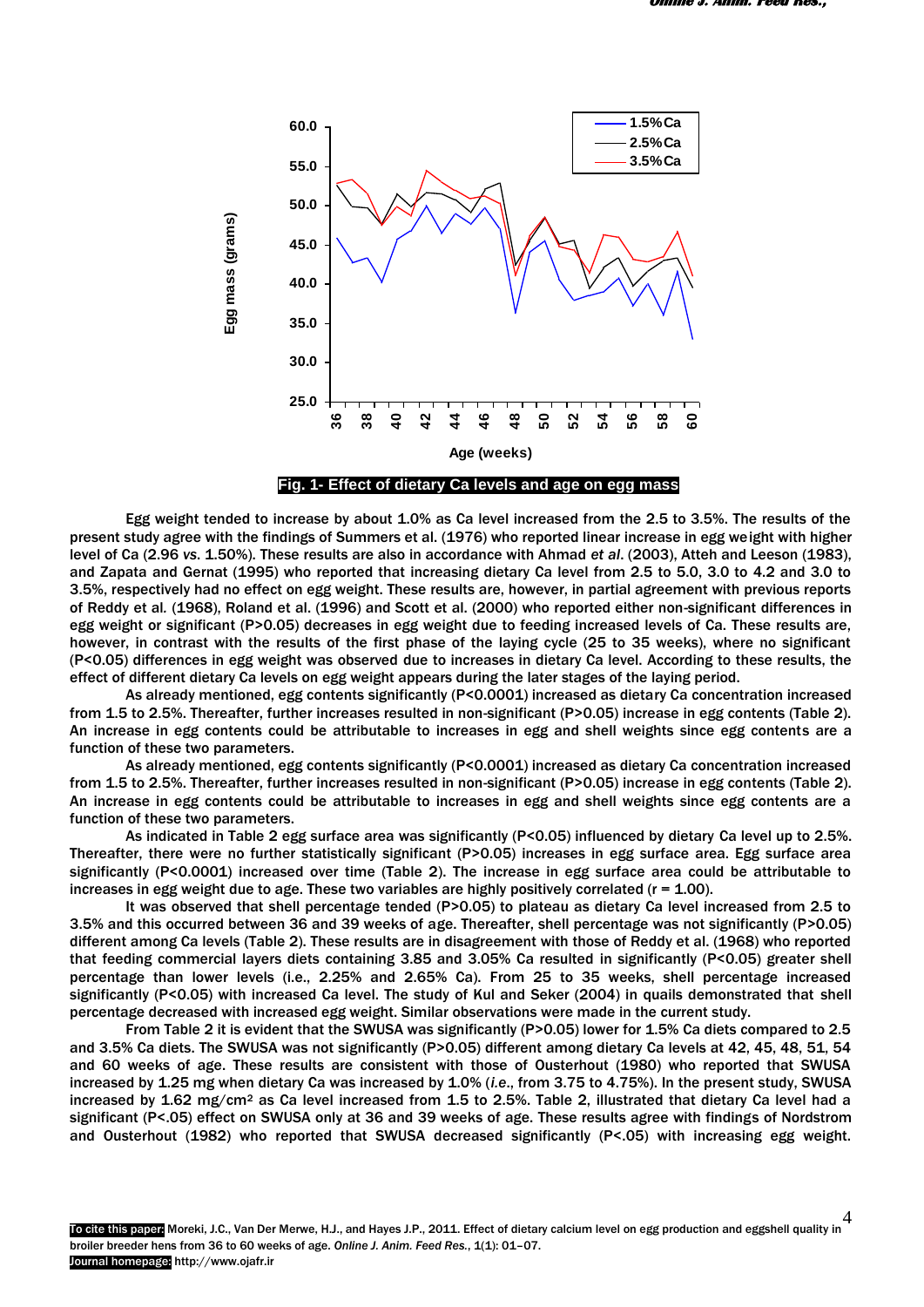|                                          |                                        | Age in weeks                                                                                    |                                                                                                 |                                                                                                 |                                                                                      |                                                                                           |                                                                               |                                                                                            |                                                                                      |                                                                                           | Significance of effect (P)                                                  |                  |        |             |                |
|------------------------------------------|----------------------------------------|-------------------------------------------------------------------------------------------------|-------------------------------------------------------------------------------------------------|-------------------------------------------------------------------------------------------------|--------------------------------------------------------------------------------------|-------------------------------------------------------------------------------------------|-------------------------------------------------------------------------------|--------------------------------------------------------------------------------------------|--------------------------------------------------------------------------------------|-------------------------------------------------------------------------------------------|-----------------------------------------------------------------------------|------------------|--------|-------------|----------------|
| <b>Variable</b>                          | <b>Treatment</b>                       | 36                                                                                              | 39                                                                                              | 42                                                                                              | 45                                                                                   | 48                                                                                        | 51                                                                            | 54                                                                                         | 57                                                                                   | 60                                                                                        | <b>Means</b>                                                                | <b>Treatment</b> | Age    | Interaction | c <sub>v</sub> |
| Egg weight (g)                           | 1.5% Ca<br>2.5% Ca<br>3.5% Ca<br>Means | 62.75±0.66<br>64.15±0.61<br>64.99±0.62<br>$63.96 \pm 0.36$ <sup>*</sup>                         | 62.86±0.77<br>65.21±0.65<br>65.70±0.69<br>$64.59 \pm 0.41$                                      | 66.95±0.65<br>68.12±0.63<br>68.89±0.65<br>$68.00 \pm 0.37$ <sup>p</sup>                         | 69.72±0.69<br>70.86±0.69<br>71.14±0.68<br>$70.57 \pm 0.40^{\circ}$                   | 71.09±0.79<br>71.74±0.69<br>72.24±0.66<br>$71.69 \pm 0.41$ <sup>c</sup>                   | 71.59±0.82<br>72.70±0.75<br>73.85±0.72<br>72.71±0.44 <sup>cd</sup>            | 72.25±0.87<br>74.55±0.78<br>73.76±0.73<br>73.52±0.46 <sup>cc</sup>                         | 72.62±0.87<br>74.09±0.87<br>73.74±0.79<br>$73.48 \pm 0.49$ <sup>cd</sup>             | 73.41±1.16<br>73.73±0.95<br>75.96±0.92<br>74.36±0.59 <sup>d</sup>                         | $69.25 \pm 0.27$<br>$70.57 \pm 0.25^b$<br>$71.14 \pm 0.24^{\circ}$          | 0.0001           | 0.0001 | 0.9830      | 6.2            |
| Shell weight (g)                         | 1.5% Ca<br>2.5% Ca<br>3.5% Ca          | $5.12 \pm 0.07^a$<br>$5.70 \pm 0.07^b$<br>$5.81 \pm 0.07$ <sup>t</sup>                          | $5.00 \pm 0.09^{\circ}$<br>$5.71 \pm 0.07^b$<br>$5.79 \pm 0.08^b$                               | $6.02 \pm 0.07^a$<br>$6.02 \pm 0.07$ <sup>a</sup><br>$6.07 \pm 0.07^{\circ}$                    | $6.14 \pm 0.08^{\circ}$<br>$6.30 \pm 0.08$ <sup>a</sup><br>$6.26 \pm 0.07^a$         | $6.11 \pm 0.09^a$<br>$6.32 \pm 0.08$ <sup>at</sup><br>$6.40 \pm 0.07^b$                   | $6.29 \pm 0.09^a$<br>$6.49 \pm 0.09^{\circ}$<br>$6.43 \pm 0.08^a$             | $6.41 \pm 0.10^a$<br>$6.63 \pm 0.09^6$<br>$6.56 \pm 0.08^6$                                | $6.16 \pm 0.10^a$<br>$6.54 \pm 0.10^6$<br>$6.54 \pm 0.09^b$                          | $6.31 \pm 0.13^a$<br>$6.46 \pm 0.11^6$<br>$6.69 \pm 0.10^a$                               |                                                                             | 0.0001           | 0.0001 | 0.0001      | 8.0            |
| Egg contents (g)                         | 1.5% Ca<br>2.5% Ca<br>3.5% Ca<br>Means | 57.63±0.62<br>58.45±0.57<br>59.18±0.58<br>$58.42 \pm 0.34^{\circ}$                              | 57.87±0.72<br>59.51±0.62<br>59.91±0.65<br>59.10±0.38 <sup>a</sup>                               | 60.93±0.61<br>62.10±0.60<br>62.82±0.62<br>$61.95 \pm 0.35^{\circ}$                              | 63.58±0.65<br>64.56±0.65<br>64.88±0.64<br>64.34±0.37<br>$\mathbf c$                  | 64.98±0.75<br>65.42±0.65<br>65.83±0.62<br>$65.41 \pm 0.39$ <sup>cd</sup>                  | 65.30±0.77<br>66.21±0.71<br>67.43±0.68<br>$66.31 \pm 0.42$ <sup>de</sup>      | 65.84±0.82<br>67.92±0.73<br>67.20±0.69<br>66.99 $\pm$ 0.43 <sup>dt</sup>                   | 66.45±0.82<br>67.55±0.82<br>67.19±0.75<br>$67.07 \pm 0.46^{\circ}$                   | 67.10±1.09<br>67.27±0.89<br>69.26±0.87<br>$67.87 \pm 0.55$ <sup>e</sup>                   | $63.30 \pm 0.26^a$<br>$64.33 \pm 0.23$ <sup>b</sup><br>$64.86 \pm 0.23^{b}$ | 0.0001           | 0.0001 | 0.9900      | 6.4            |
| Egg surface area (cm <sup>2</sup> )      | 1.5% Ca<br>2.5% Ca<br>3.5% Ca<br>Means | 73.78±0.53<br>74.93±0.49<br>75.62±0.50<br>74.77±0.29 <sup>a</sup>                               | 73.87±0.62<br>75.79±0.53<br>76.20±0.56<br>75.29±0.33 <sup>a</sup>                               | 77.24±0.52<br>78.17±0.51<br>78.79±0.53<br>$78.07 \pm 0.30^b$                                    | 79.48±0.56<br>80.37±0.56<br>80.60±0.55<br>80.15±0.32 $^{\circ}$                      | 80.58±0.64<br>81.09±0.55<br>81.48±0.53<br>81.05±0.33 <sup>cd</sup>                        | 80.98±0.66<br>81.85±0.61<br>82.76±0.58<br>81.86±0.36 <sup>de</sup>            | 81.51±0.70<br>83.32±0.63<br>82.69±0.59<br>$82.51 \pm 0.37$ <sup>di</sup>                   | 81.79±0.70<br>82.94±0.70<br>82.67±0.64<br>$82.47 \pm 0.39$ <sup>de</sup>             | 82.42±0.93<br>82.66±0.76<br>84.40±0.74<br>83.16±0.47 <sup>e</sup>                         | $79.07 \pm 0.22^a$<br>$80.12 \pm 0.20^{\circ}$<br>$80.58 \pm 0.19^{\circ}$  | 0.0001           | 0.0001 | 0.9823      | 4.4            |
| Shell percentage (%)                     | 1.5% Ca<br>2.5% Ca<br>3.5% Ca          | $8.17 \pm 0.09^{\circ}$<br>$8.90 \pm 0.09^{\circ}$<br>$8.96 \pm 0.09^6$                         | $7.95 \pm 0.11^a$<br>$8.77 \pm 0.09^b$<br>$8.83 \pm 0.10^8$                                     | $9.01 \pm 0.09^{\circ}$<br>$8.85 \pm 0.09^8$<br>$8.86 \pm 0.09^{\circ}$                         | $8.82 \pm 0.10^a$<br>$8.90 \pm 0.10^a$<br>$8.81 \pm 0.10^a$                          | $8.60 \pm 0.11^a$<br>$8.82 \pm 0.10^a$<br>$8.87 \pm 0.09^a$                               | $8.78 \pm 0.12^a$<br>$8.94 \pm 0.11^{\circ}$<br>$8.74 \pm 0.10^8$             | $8.91 \pm 0.12^a$<br>$8.94 \pm 0.11^a$<br>$8.91 \pm 0.10^6$                                | $8.50 \pm 0.12^a$<br>$8.85 \pm 0.12^a$<br>$8.89 \pm 0.11^{\circ}$                    | $8.62 \pm 0.16^a$<br>$8.80 \pm 0.13$ <sup>a</sup><br>$8.82 \pm 0.13^6$                    |                                                                             | 0.0001           | 0.0001 | 0.0001      | 7.0            |
| SWUSA <sup>1</sup> (mg/cm <sup>2</sup> ) | 1.5% Ca<br>2.5% Ca<br>3.5% Ca          | 69.39±0.79 <sup>6</sup><br>76.07±0.72 <sup>b</sup><br>76.87±0.74 <sup>b</sup>                   | 67.55±0.91 $^{6}$<br>75.33±0.78 <sup>b</sup><br>$76.01 \pm 0.83^b$                              | $77.97 \pm 0.77^a$<br>$77.04 \pm 0.75^{\circ}$<br>77.02±0.78 <sup>a</sup>                       | 77.30±0.83 <sup>a</sup><br>78.37±0.83 <sup>a</sup><br>77.65±0.81 <sup>a</sup>        | 75.82±0.94 <sup>a</sup><br>77.90±082 <sup>a</sup><br>78.52±0.79 <sup>a</sup>              | 77.59±0.98 <sup>a</sup><br>79.29±0.90 <sup>a</sup><br>77.63±0.86 <sup>a</sup> | 78.58±1.03 <sup>a</sup><br>79.53±0.93 <sup>a</sup><br>$79.34 \pm 0.87$ <sup>a</sup>        | 75.36±1.03 <sup>6</sup><br>78.84±1.03 <sup>ab</sup><br>$79.19 \pm 0.94^b$            | 76.67±1.38 <sup>a</sup><br>78.29±1.13 <sup>a</sup><br>79.25±1.10 <sup>a</sup>             |                                                                             | 0.0001           | 0.0001 | 0.0001      | 6.7            |
| <b>Shell thickness</b>                   |                                        |                                                                                                 |                                                                                                 |                                                                                                 |                                                                                      |                                                                                           |                                                                               |                                                                                            |                                                                                      |                                                                                           |                                                                             |                  |        |             |                |
| Sharp end (mm x $10^{-2}$ ))             | 1.5% Ca<br>2.5% Ca<br>3.5% Ca          | $37.04 \pm 0.41$ <sup>a</sup><br>40.19 $\pm$ 0.37 <sup>b</sup><br>$40.73 \pm 0.38$ <sup>b</sup> | $37.57 \pm 0.47$ <sup>a</sup><br>40.95 $\pm$ 0.40 <sup>b</sup><br>41.57 $\pm$ 0.43 <sup>b</sup> | 41.67 $\pm$ 0.40 <sup>a</sup><br>41.77±0.39 <sup>a</sup><br>41.48 $\pm$ 0.40 <sup>a</sup>       | $42.08 \pm 0.43^a$<br>$42.50 \pm 0.43^a$<br>$42.41 \pm 0.42$ <sup>a</sup>            | 39.87±0.49 <sup>a</sup><br>$40.70 \pm 0.42$ <sup>a</sup><br>40.73 $\pm$ 0.41 <sup>a</sup> | $39.89 \pm 0.51^a$<br>$40.44 \pm 0.47$ <sup>a</sup><br>$39.95 \pm 0.45^a$     | $40.12 \pm 0.54$ <sup>a</sup><br>41.24 $\pm$ 0.48 <sup>a</sup><br>$40.65 \pm 0.45^{\circ}$ | $39.13 \pm 0.54^a$<br>$40.95 \pm 0.54^a$<br>40.82 $\pm$ 0.49 $^{6}$                  | 39.43±0.72 <sup>a</sup><br>40.40 $\pm$ 0.58 <sup>a</sup><br>40.73 $\pm$ 0.57 <sup>a</sup> |                                                                             | 0.0001           | 0.0001 | 0.0001      | 6.6            |
| Equator (mm $x$ 10 <sup>-2</sup> )       | 1.5% Ca<br>2.5% Ca<br>3.5% Ca          | $36.29 \pm 0.39^{\circ}$<br>$39.51 \pm 0.35^b$<br>$40.00 \pm 0.36^b$                            | $36.72 \pm 0.45^a$<br>40.39 $\pm$ 0.38 <sup>b</sup><br>40.82 $\pm$ 0.41 <sup>b</sup>            | 40.68 $\pm$ 0.38 <sup>a</sup><br>40.95±0.37 <sup>a</sup><br>40.84 $\pm$ 0.38 <sup>a</sup>       | 41.24 $\pm$ 0.41 <sup>a</sup><br>41.94 $\pm$ 0.41 <sup>a</sup><br>$41.75 \pm 0.40^a$ | 38.99±0.46 <sup>a</sup><br>$40.38 \pm 0.40^{\circ}$<br>40.09 $\pm$ 0.39 $^{a}$            | $39.26 \pm 0.48^a$<br>$39.79 \pm 0.44^a$<br>$39.40 \pm 0.42^a$                | 40.26±0.51 <sup>ª</sup><br>$40.65 \pm 0.45^{\circ}$<br>$40.71 \pm 0.43$ <sup>a</sup>       | $38.95 \pm 0.51^a$<br>$40.73 \pm 0.51^{\circ}$<br>$40.53 \pm 0.46^{ab}$              | 39.44±0.68 <sup>a</sup><br>$40.29 \pm 0.55^{\circ}$<br>40.55 $\pm$ 0.54 $^{a}$            |                                                                             | 0.0001           | 0.0001 | 0.0001      | 6.3            |
| Broad end (mm x $10^{-2}$ )              | 1.5% Ca<br>2.5% Ca<br>3.5% Ca          | $36.03 \pm 0.39^{\circ}$<br>$39.27 \pm 0.36^b$<br>$39.82 \pm 0.3^{b}$                           | $36.50 \pm 0.46^a$<br>40.35 $\pm$ 0.39 <sup>b</sup><br>40.77 $\pm$ 0.41 <sup>b</sup>            | $40.77 \pm 0.39$ <sup>a</sup><br>41.10 $\pm$ 0.38 <sup>a</sup><br>$40.94 \pm 0.39$ <sup>a</sup> | 41.54 $\pm$ 0.41 <sup>a</sup><br>$42.16 \pm 0.41^a$<br>41.92 $\pm$ 0.40 <sup>a</sup> | $39.10 \pm 0.47^{\circ}$<br>40.38 $\pm$ 0.41 <sup>a</sup><br>$39.99 \pm 0.39^a$           | $39.29 \pm 0.49^a$<br>40.25 $\pm$ 0.45 $^{a}$<br>$39.47 \pm 0.43^a$           | $40.53 \pm 0.52$ <sup>a</sup><br>$40.78 \pm 0.46^a$<br>$40.97 \pm 0.44^a$                  | $38.75 \pm 0.52^6$<br>$41.51 \pm 0.52$ <sup>r</sup><br>$40.63 \pm 0.47$ <sup>b</sup> | $39.24 \pm 9.69^{\circ}$<br>$40.93 \pm 0.56^{\circ}$<br>$40.38 \pm 0.55^{\circ}$          |                                                                             | 0.0001           | 0.0001 | 0.0001      | 6.4            |

**Table 2 - The effect of dietary calcium level and age on egg weight and eggshell parameters**

<sup>1</sup>SWUSA – shell weight per unit surface area. Means with the same letter within a column (treatment) or row (age) are not significantly different for the same variable, where no significant (P>0.05) interaction occurred.

To cite this paper: Moreki, J.C., Van Der Merwe, H.J., and Hayes J.P., 2011. Effect of dietary calcium level on egg production and eggshell quality in broiler breeder hens from 36 to 60 weeks of age. *Online*  5 *J. Anim. Feed Res.*, 1(1): 01–07. Journal homepage: http://www.ojafr.ir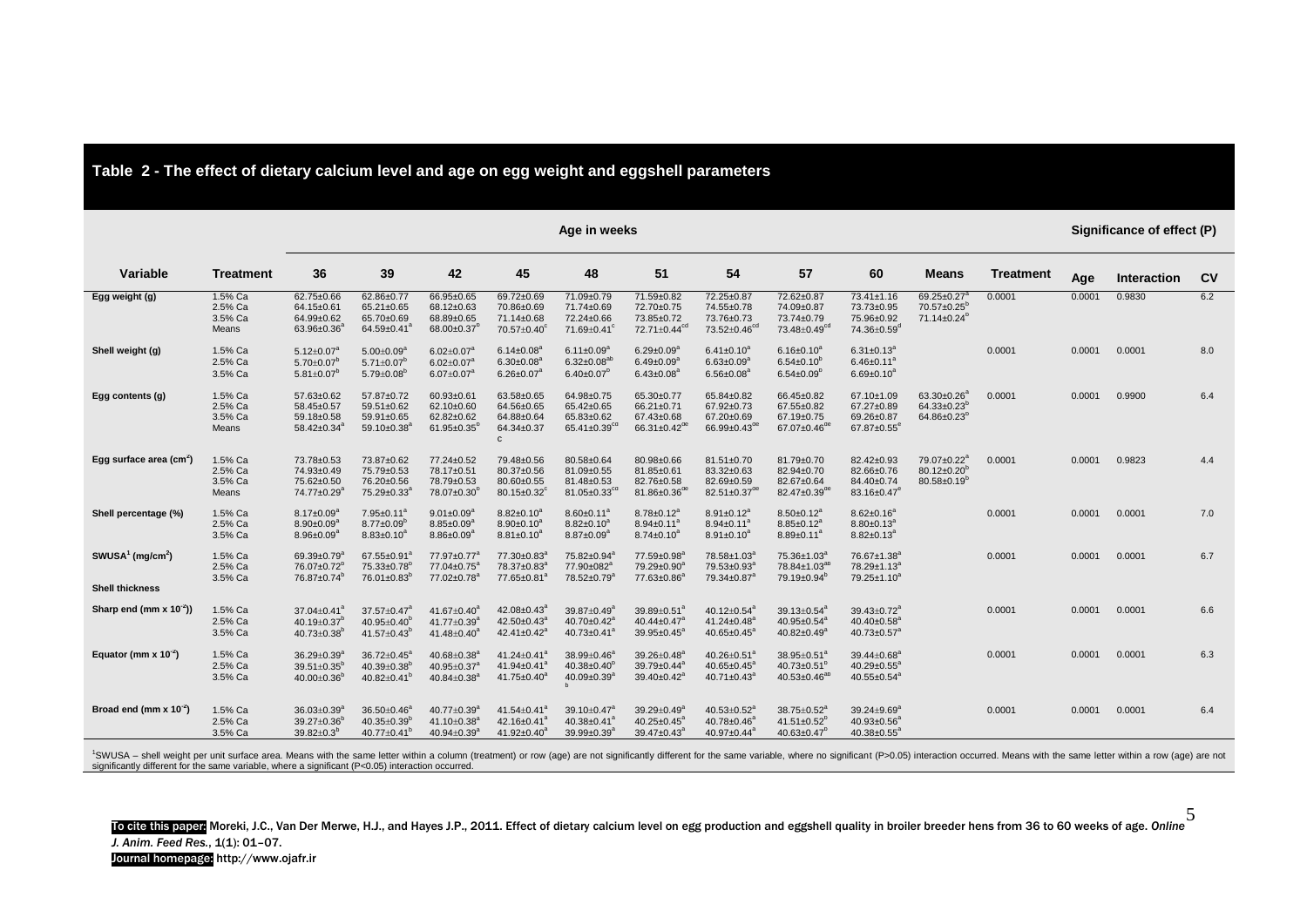Increasing Ca levels from 1.5 to either 2.5 or 3.5% resulted in a greater response of shell thickness. However, it was noted that increasing Ca beyond 2.5% resulted in shell thickness tending to plateau. A significant (P<0.0001) Ca level × age interaction for shell thickness occurred indicating that the influence of dietary Ca on shell thickness varied during different periods. Menge et al. (1977) observed similar results in turkeys. They reported significantly increased beta-backscatter (BBS) counts; indicating increased eggshell thickness and density, which are the principal elements of shell quality. In agreement with these results, Waldroup *et al.* (1974) and Zapata and Gernat (1995) reported no beneficial effects of Ca level on eggshell thickness after feeding caged turkey breeder hens and commercial layers diets containing Ca levels ranging from 2.5 to 3.5%. Nordstrom and Ouster out (1982) stated that in order for shell thickness to increase, shell weight must increase, egg surface area must increase, or a combination of these two changes must occur. In the present study, a combination of these two changes occurred.

In accordance with the results of Sparks (1998), shell thickness in this study tended to decline with flock age (Table 2). Roland (1980) contended that shell thickness decreases with hen age because total shell deposition after the first three months of lay remains fairly constant while eggs continue to increase in size. This causes the shell to be spread thinner, forcing shell quality to decline. Eggshells were significantly (P<0.05) thinner for birds fed 1.5% compared to 2.5 and 3.5% Ca diets at weeks 36 and 39. Thereafter, no statistically significant (P>0.0001) differences were observed with respect to the sharp and broad ends. In the case of the equator, eggshells from birds fed 2.5% Ca diets were significantly (P<0.05) different compared to eggshells from birds on 1.5% Ca diets at 48 and 57 weeks of age. No significant (P>0.05) differences in eggshell thickness were found between 1.5 and 3.5%, and 2.5 and 3.5% Ca diets with respect to the egg's equatorial region. These results confirmed previously reported findings (North and Bell, 1990) that eggshell thickness declines with age.

Regardless of the Ca level in the diet, the egg weight, shell weight and egg contents and egg surface area increased (P<0.05) over time from 36 to 60 weeks of age (Table 2). In the current study, egg weight and shell weight increased by averages of 1.9% and 2.2% per month, respectively. The greatest (P<0.0001) increase was noted from 39 to 45 weeks (Table 2). A tendency for egg weight to decline was observed at 54 and 57 weeks of age.

### **CONCLUSION**

 The results of the present study suggest that dietary Ca level of 2.5% (11.9 and 11.45 MJ ME/kg diet) is adequate to support egg production and eggshell quality in broiler breeder hens reared from 36 to 60 weeks of age. There were no beneficial effects of increasing Ca level from 2.5 to 3.5%. The Ca level of 2.5% is close to Ross Breeders recommended level of 2.8% (4-5 g). These results suggest that 2.5% Ca (3.8 g Ca/hen/day) is adequate to support egg production and to improve eggshell quality in broiler breeder hens. Egg production, egg mass, shell percentage and shell thickness declined but other parameters such as egg weight, egg contents, egg surface area, shell weight and SWUSA increased.

#### REFERENCES

- Ahmad HA, Yadalam SS and Roland DAS (2003). Calcium requirements of Bovanes hens. Int. J. Poult. Sci. 2: 417-420.
- Ali M, Farooq M, Durrani FR, Chand K, Sariland K and Riaz A (2003). Egg production performance and prediction of standard limits for traits of economic importance in broiler breeders. Int. J. Poult. Sci. 2: 275-279.
- Atkinson RL, Bradley JW, Couch JR and Quisenberry JH (1967). The calcium requirement of breeder turkeys. Poult. Sci. 46: 207.213.
- Atteh, JO and Leeson S (1983). Influence of increasing dietary calcium and magnesium levels on performance, mineral metabolism, and egg mineral content of laying hens. Poult. Sci. 62: 1261- 1268.
- Carter TC (1975). The hen's egg: Estimation of shell superficial area and egg volume, using measurements of fresh egg weight and shell length and breadth alone or in combination. Br. Poult. Sci. 16: 541-543.
- Chowdhury SR and Smith TK (2001). Effects of dietay 1,4-Diaminobutane (Putrescine) on eggshell quality and laying performance on older hens. Poult. Sci. 80: 1209.
- Ciacciariello M and Gous RM (2002). Review of recent broiler breeder research conducted at the University of Natal. Proceedings of the 21<sup>st</sup> Scientific Day. University of Pretoria, South Africa, pp. 27-28.
- Clunies M, Parks D and Leeson S (1992a). Calcium and phosphorus metabolism and eggshell formation of hens fed different amounts of calcium. Poult. Sci. 71: 482-489.
- Clunies M, Emslie J and Leeson S (1992b). Effect of dietary calcium level on medullary bone calcium reserves and shell weight of Leghorn hens. Poult. Sci.71: 1348-1356.
- Ehtesham A and Chowdhury SD (2002). Responses of laying hens to diets formulated by using different feeding standards. Pak. J. Nutr. 1: 127-131.
- Farmer M, Roland DAS and Eckman MK (1983). Calcium metabolism in broiler breeder hens. 2. The influence of the time of feeding on calcium status of the digestive system and eggshell quality in broiler breeders. Poult. Sci. 62: 465-471.